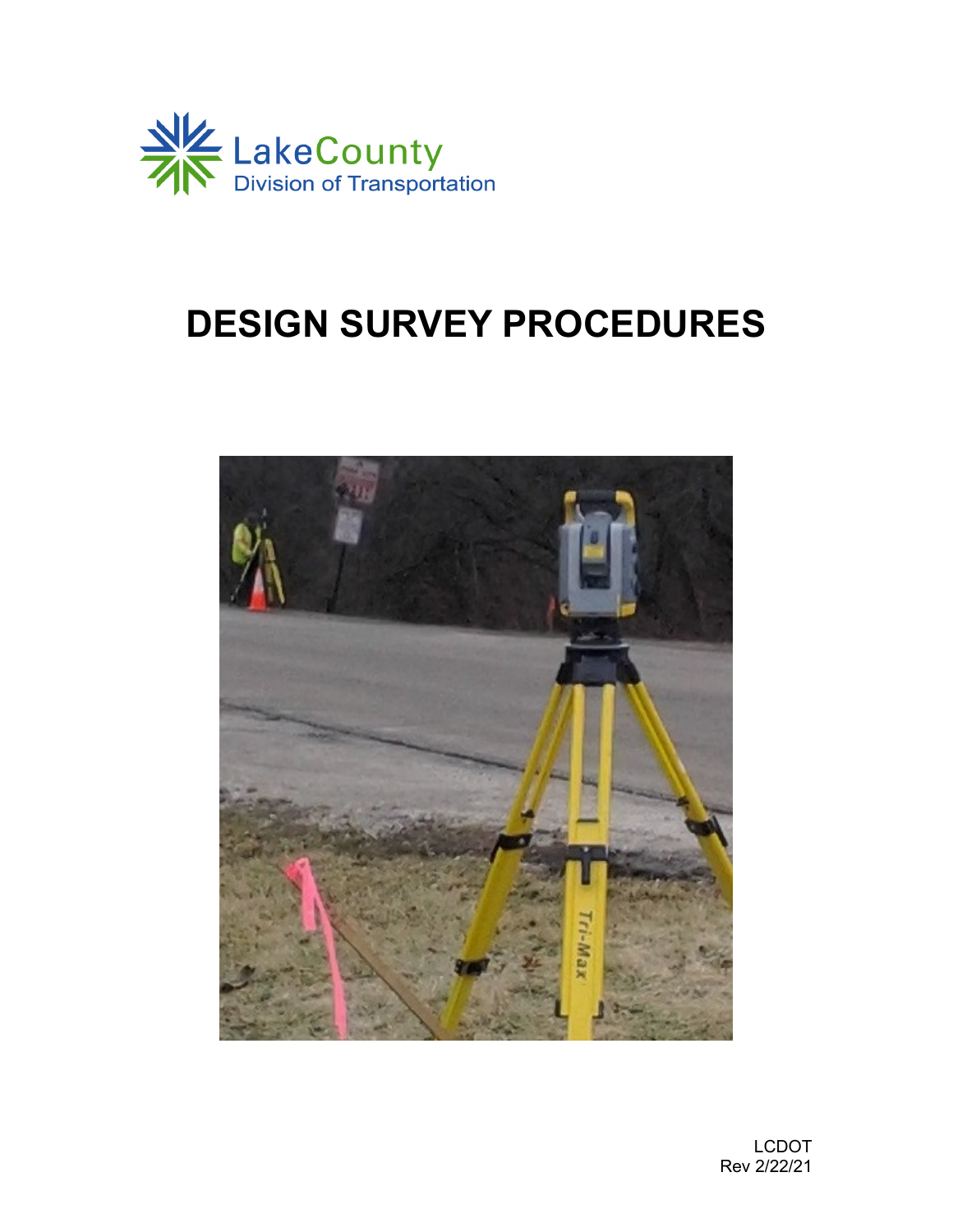# **DESIGN SURVEY PROCEDURES (Revised 2/22/21)**

## *HORIZONTAL ALIGNMENT*

Unless otherwise specified in the services contract, the CONSULTANT is to provide the horizontal alignment. The CONSULTANT will conduct all surveying, stationing, and preparation of required plans using English units of measure and the U.S. Survey Foot. The CONSULTANT'S SURVEYOR will try to re-establish the original horizontal alignment as shown on the recorded R.O.W. plats. The CONSULTANT shall contact LCDOT's Land Surveyor to obtain R.O.W. plats and field notes before establishing the horizontal alignment and stationing. The CONSULTANT shall notify LCDOT's Surveyor immediately if the alignment cannot be reproduced or if in the CONSULTANT'S opinion the existing alignment information is in error.

The CONSULTANT'S SURVEYOR, prior to construction, shall stake the PCs, PIs, PTs, and POTs so that the alignment location can be verified before construction staking is initiated. The CONSULTANT'S SURVEYOR will provide four reference ties to all U.S. Public Land Survey Monuments that are located within the construction limits. The reference points should be located outside of the anticipated construction limits if practical, so that they can be used after construction to replace the monuments. The CONSULTANT shall record Monument Records for all Section and Quarter Section corners set or found within the construction limits.

The CONSULTANT will mark the baseline for relocated alignments when off pavement at the PCs, PTs, and POTs with iron rods. The rods shall be set one foot below the surface in farmed land. The CONSULTANT will advise the County of any pavement alignment variations. In cases where the proposed centerline of construction or survey baseline is different from the existing centerline of R.O.W., both shall be shown and the relationship between them shall be indicated on an Alignment & Tie sheet.

#### *ALIGNMENT & TIE SHEET*

An Alignment & Tie Sheet shall be provided as part of the final plans. The plans are to be prepared using English units of measure and the U.S. Survey Foot. The station, offset, and coordinates of the alignment points (PCs, PTs, PIs, and POTs) and survey control (traverse) points shall be shown. Coordinates for all projects shall be on the Illinois State Plane Coordinate System, - East zone, NAD83 (Adjustment). The grid (combination) factor for the project shall be shown. A list of traverse points with station, offset, and coordinates shall be provided.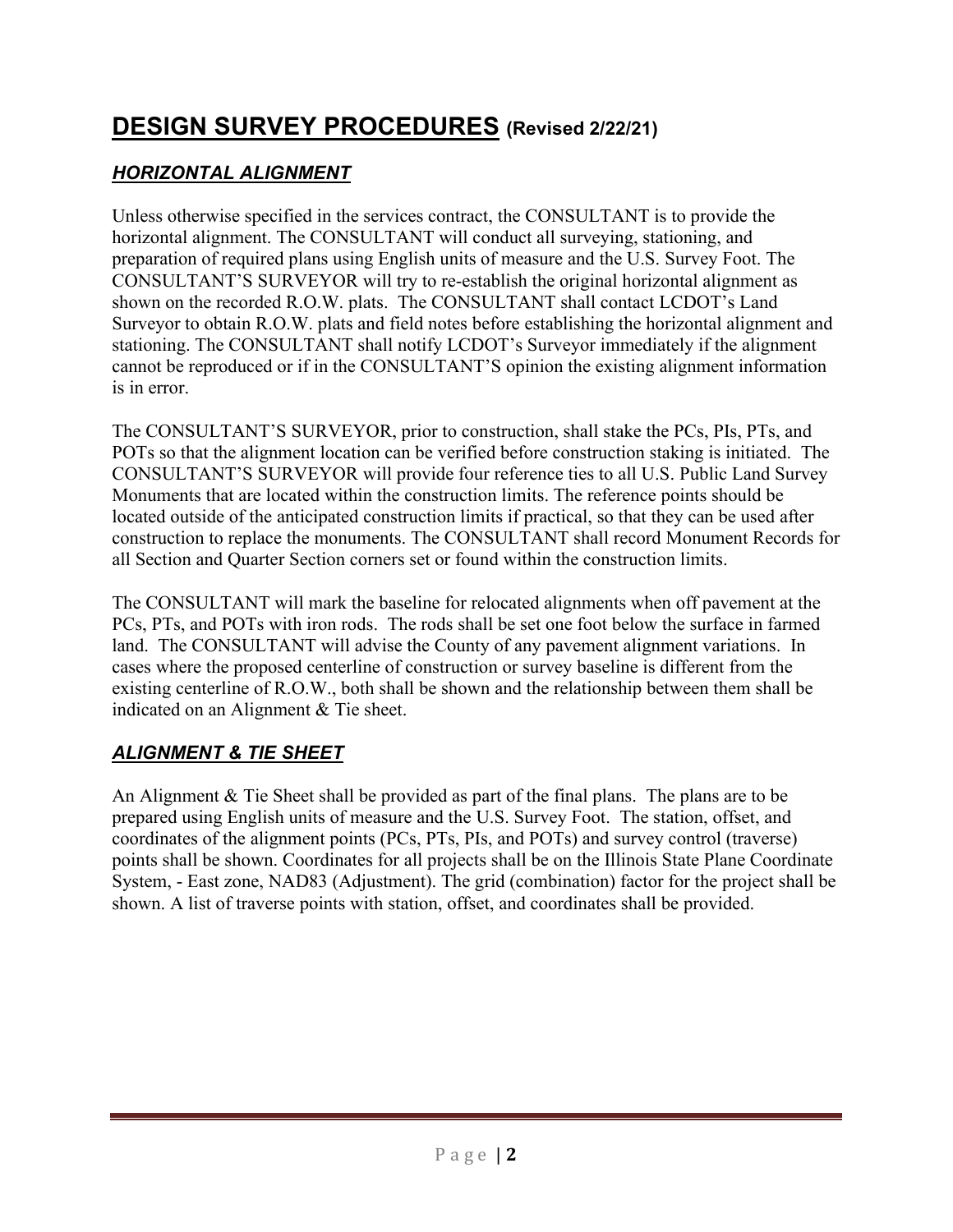#### *VERTICAL ALIGNMENT*

The North American Vertical Datum of 1988 (NAVD 88) shall be used for vertical control. Lake County Mapping Benchmarks are available on-line [\(http://gis.lakeco.org/maps/\)](http://gis.lakeco.org/maps/). NAVD88 benchmarks are available on-line from the National Geodetic Survey. LCDOT's Land Surveyor may also be contacted for benchmarks that may be in the area. The primary benchmarks and site benchmarks shall be listed and described on the Alignment & Tie Sheet. The location of the site benchmarks shall also be shown on the plan sheets with a symbol. Site benchmarks are to be located at less than 1000-foot intervals with a minimum of two (2) on each project.

All benchmarks shall be located on stable objects. LCDOT prefers these objects to be outside the construction limits. Some acceptable benchmark examples are, spikes in poles, bolts on fire hydrant rings, and concrete foundations.

## *TOPOGRAPHY*

The CONSULTANT shall cut cross-sections on station at 50-foot intervals (i.e. XX+00.00 and XX+50.00) and at all points needing clarification. For areas of superelevation or requiring greater detail, cross-sections shall be cut on station at 25-foot intervals. The cross section interval should be defined in the engineering services contract.

Full cross-section profiles will be taken at all cross streets, alleys, cross road culverts, and entrances (commercial, private, and field). Half cross-sections will not be accepted because they skew the computer terrain model.

The CONSULTANT will locate and identify all trees (6 inches in diameter or greater) within the area either side of the centerline, defined by the proposed ROW or construction limits (whichever is greater) plus an additional 10 feet. The trees shall be identified by species and size. The trees shall be located by station/offset and have a ground elevation.

Streams, tributaries, or major drainage ditches located within a lateral distance of 250 feet from centerline (upstream and downstream) shall be surveyed. Alignment, profiles, and cross-sections shall be taken. The stream width shall be shown as the distance measured between the tops of the stream banks. Profile elevations along the bottom of the watercourse shall be taken at a minimum of 50-foot intervals.

The survey shall extend a minimum of 200 feet beyond the roadway construction limits. Crosssections shall be taken a minimum of 10 feet beyond the proposed R.O.W. or construction limits (whichever is greater). Cross-sections will extend 30 feet beyond the proposed R.O.W. at entrances and 150 feet at minor side roads.

All survey data shall be collected in Illinois State Plane Coordinates – East Zone. The collected survey data for the existing topography shall have a minimum of  $3<sup>rd</sup>$  Order Accuracy horizontally with readings to the nearest 0.1 feet for vertical on gravel or ground and readings to the nearest 0.01 feet for vertical on all other surfaces.